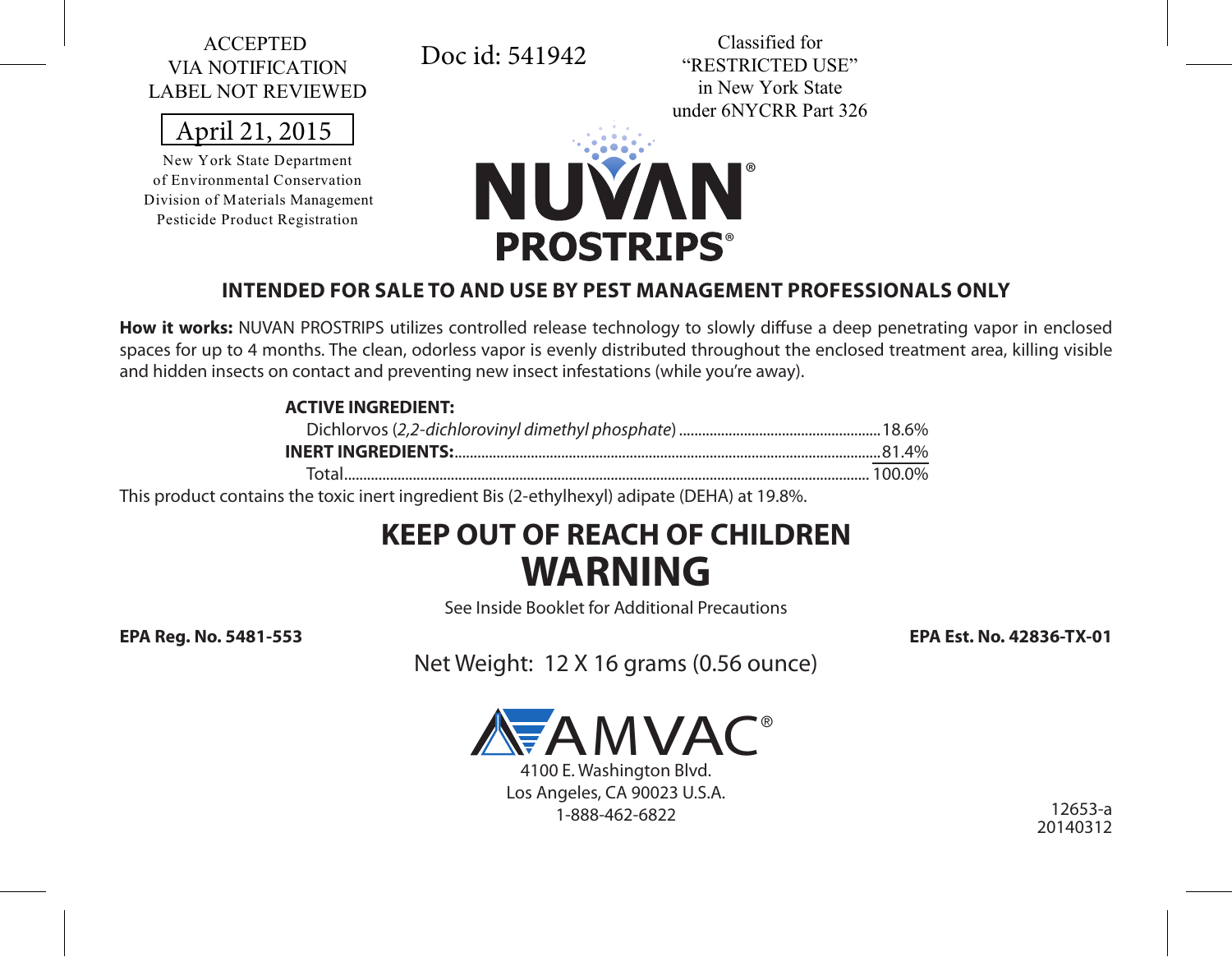## **PRECAUTIONARY STATEMENTS Hazards to Humans and Domestic Animals**

WARNING: May be fatal if swallowed. Do not get in mouth. Harmful if inhaled. Causes moderate eye irritation. Avoid breathing vapors. Avoid contact with eyes or clothing. Wear chemical resistant gloves. After prolonged storage, a small amount of liquid may form on strip. Do not get liquid in eyes. Wash thoroughly with soap and water after handling and before eating, drinking, chewing gum, using tobacco, or using the toilet. Remove and wash contaminated clothing before reuse. Not to be taken internally by humans or animals.

| <b>FIRST AID</b>                                                                                                                                                                                                                                         |                                                                                                                                                                                                                                                                                    |  |  |
|----------------------------------------------------------------------------------------------------------------------------------------------------------------------------------------------------------------------------------------------------------|------------------------------------------------------------------------------------------------------------------------------------------------------------------------------------------------------------------------------------------------------------------------------------|--|--|
| IF<br>SWALLOWED                                                                                                                                                                                                                                          | • Call a poison control center or doctor immediately for treatment advice.<br>• Have person sip a glass of water if able to swallow.<br>• Do not induce vomiting unless told to by a poison control center or doctor.<br>• Do not give anything by mouth to an unconscious person. |  |  |
| <b>IF INHALED</b>                                                                                                                                                                                                                                        | • Move person to fresh air.<br>• If person is not breathing, call 911 or ambulance, then give artificial respiration, preferably mouth-to-mouth,<br>if possible.<br>• Call a poison control center or doctor for further treatment advice.                                         |  |  |
| IF IN EYES                                                                                                                                                                                                                                               | . Hold eye open and rinse slowly and gently with water for 15-20 minutes.<br>• Remove contact lenses, if present, after the first 5 minutes, then continue rinsing eye.<br>• Call a poison control center or doctor for treatment advice.                                          |  |  |
| IF ON SKIN OR<br><b>CLOTHING</b>                                                                                                                                                                                                                         | • Take off contaminated clothing.<br>• Rinse skin immediately with plenty of water for 15-20 minutes.<br>• Call a poison control center or doctor for treatment advice.                                                                                                            |  |  |
| <b>NOTE TO PHYSICIAN</b>                                                                                                                                                                                                                                 |                                                                                                                                                                                                                                                                                    |  |  |
| Probable mucosal damage may contraindicate the use of gastric lavage. POISONING SYMPTOMS: This product is a cholinesterase                                                                                                                               |                                                                                                                                                                                                                                                                                    |  |  |
| inhibitor. Symptoms include weakness, headache, tightness in chest, blurred vision, non-reactive pin point pupils, salivation,<br>sweating, nausea, vomiting, diarrhea, and abdominal cramps. TREATMENT: Atropine is the specific therapeutic antagonist |                                                                                                                                                                                                                                                                                    |  |  |

of choice against parasympathetic nervous stimulation. If there are signs of parasympathetic stimulation, atropine sulfate should be injected at 10 minute intervals in doses of 1 to 2 milligrams until complete atropinization has occurred. Morphine is contraindicated. 2-PAM is also antidotal and may be administered in conjunction.

(continued)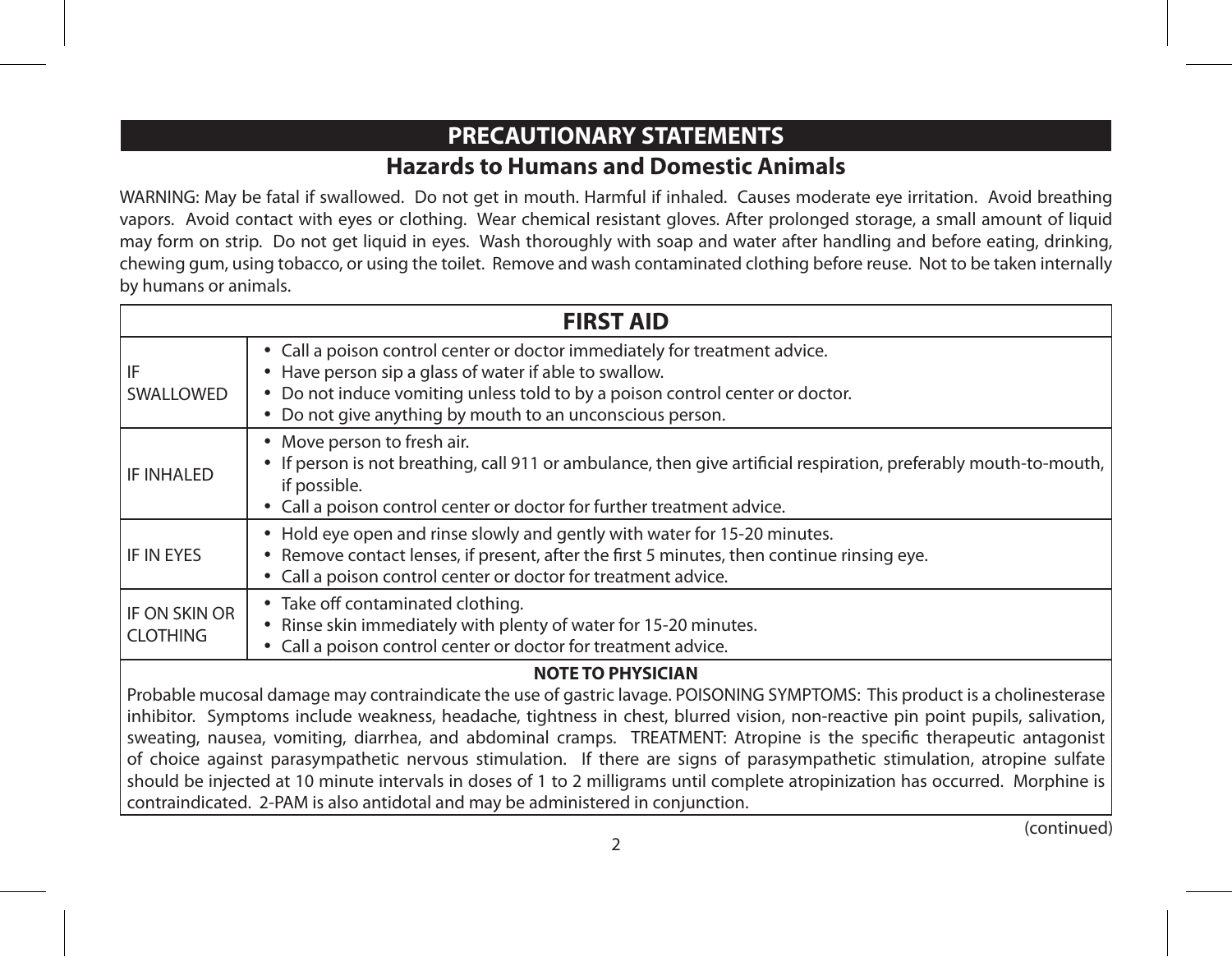| <b>FIRST AID</b> (continued)                                                                                         |  |  |
|----------------------------------------------------------------------------------------------------------------------|--|--|
| Have the product container or label with you when calling a poison control center or doctor, or going for treatment. |  |  |
| FOR THE FOLLOWING EMERGENCIES, PHONE 24 HOURS A DAY:                                                                 |  |  |
|                                                                                                                      |  |  |
|                                                                                                                      |  |  |
|                                                                                                                      |  |  |

# **STOP! READ ENTIRE LABEL BEFORE USE**

# **DIRECTIONS FOR USE**

It is a violation of Federal law to use this product in a manner inconsistent with its labeling. Wearing gloves, remove the insecticide strip from sealed bag when ready to use and place strip in provided holder if treatment area is routinely accessed by people or pets*.* Do not allow children to handle new or used strips. Place in desired location away from windows and out of reach of children and pets. Drafts, weather and other conditions may affect the performance, but treatment usually lasts for four (*4*) months. One 16 g strip will treat 100 to 200 cu. ft.Record the date of installation and replace with a new, fresh, full-strength strip at the end of four (*4*) months or when effectiveness diminishes. Do not use in hospitals or clinic rooms, such as patient rooms, wards, nurseries, operating or emergency areas. Within homes, use only in closets, wardrobes, and cupboards. Do not use in closets and wardrobes of rooms where infants, children and the sick or aged are or will be present for any extended period of confinement. Do not use in kitchens (except cupboards), restaurants or areas where food is prepared or served. Do not use in any area of the home where people will be present for extended periods of time. Do not use in the food/feed areas of food/feed processing or food/feed manufacturing or food/feed service establishments. Food/feed areas of these establishments where the product is not permitted for use are areas for receiving, storing, packing (canning, bottling, wrapping, boxing), preparing, edible waste storage and enclosed processing systems (mills, dairies, edible oils, syrups) of food. Serving areas where food is exposed and the facility is in operation are also considered food areas. Non-food/feed areas of these establishments where the product can be used are areas such as garbage rooms, lavatories, floor drains (to sewer) entries and vestibules, offices, locker rooms, machine rooms, boiler rooms, utility equipment, garages, mop closets, and product storage (after canning or bottling). This product controls flies, gnats, mosquitoes, moths, silverfish, cockroaches, spiders, beetles, earwigs and other pests as listed.

Only available in the following sizes: 16 gram (0.56 oz), 10.5 gram (0.37 oz) and 5.25 gram (0.19 oz) pest strip sizes.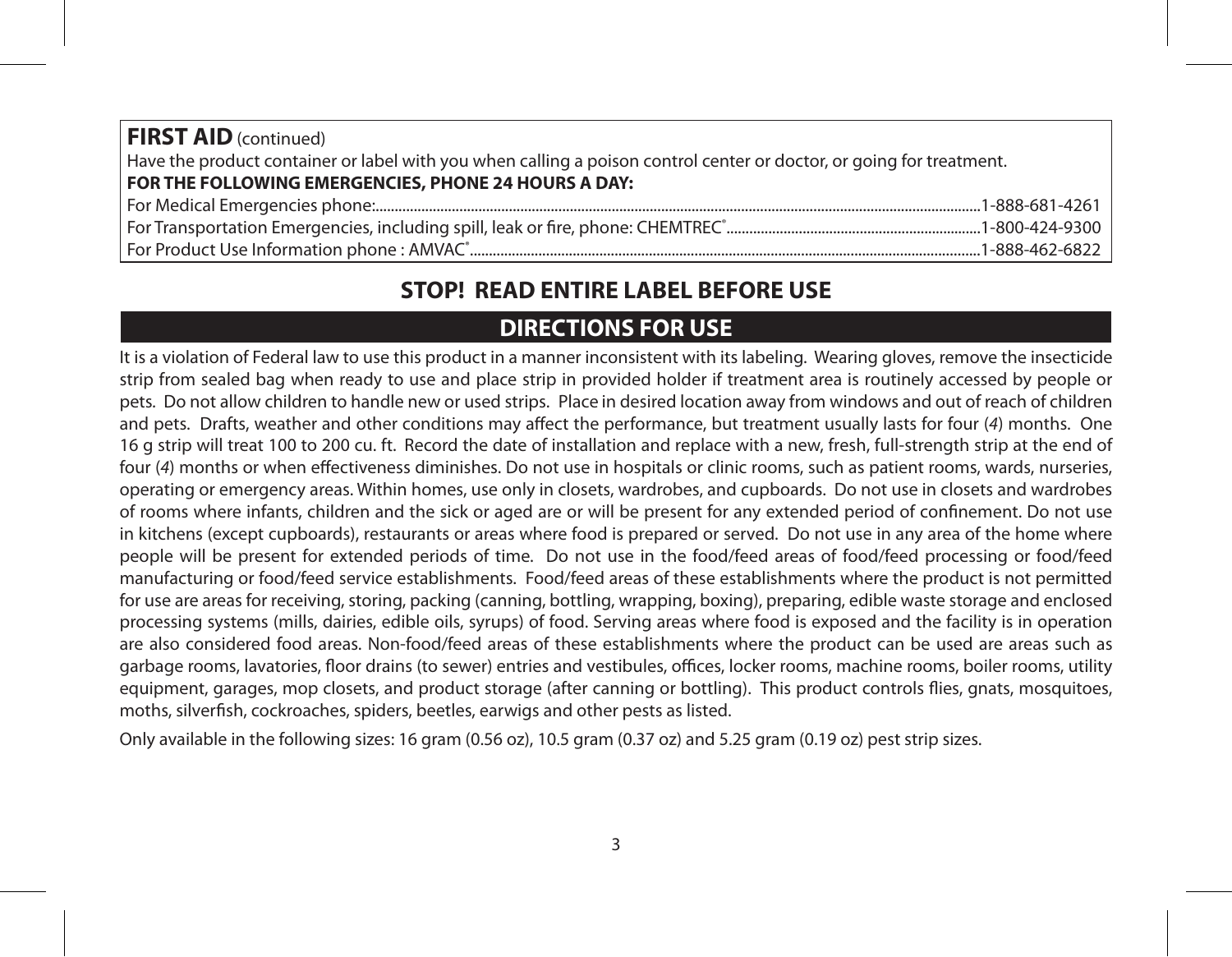NUVAN PROSTRIP is intended for sale to and use by pest management professionals only. This product is NOT intended for sale to or use by homeowners. Place strips in areas including garages, sheds, attics, crawl spaces, pantries, cupboards, closets, museums, museum collections, animal buildings, barns, storage units, trash bins, grain bins, pest traps, utility boxes, vacation homes, cabins, out houses, mobile homes, recreational vehicles, boats, farm houses, and ranch houses. Also use strips to control pests around nonperishable packaged, bagged or bulk raw and processed agricultural commodities (including corn, soybeans, grains, cocoa beans, and peanuts). When properly placed, strips provide control of pests for up to four months depending upon local conditions. Replace strip with a fresh strip as needed. See below for more detailed use instructions.

Each 16 gram strip treats 100 to 200 cubic feet of space. Always use the appropriate number of strips for the space intended to be treated. Place strip uniformly in the area to be treated to facilitate a uniform treatment of the space. Strip provides continuous control of pests in treated areas through controlled release technology.

Within homes, use only in closets, wardrobes, and cupboards. Also for use in storage units, garages, attics, crawl spaces, boathouses, museum collections, garbage cans, trash dumpsters, animal buildings, milk rooms, catch basins, bulk raw grain, storage bins, enclosed utility boxes, reptile houses, and terrariums.

## **HOUSEHOLD, INDUSTRIAL, AND COMMERCIAL USES Within Homes, Use Only in Closets, Wardrobes, and Cupboards**

# **Garages, Storage Units, Attics, Crawl Spaces, Boathouses**

NUVAN PROSTRIP kills flies, mosquitoes, gnats and other insects as listed for up to four (4) months. Wearing gloves, remove the insecticide strip from sealed bag when ready to use and place strip in provided holder if treatment area is routinely accessed by people or pets. Hang or place, out of reach of children and pets, in an open space of an enclosed area, away from windows. Do not allow children to handle new or used strips. One 16 gram strip will treat approximately 100 to 200 cubic feet. Replace with a new strip at the end of four (4) months or as needed.

# **Garbage Cans, Trash Dumpsters and Trash Receptacles**

For control of flying and crawling pests, place the appropriate number of strips within the trash receptacles such as compactors, garbage chutes, garbage rooms, garbage bins, and others. Strip provides control of pests within trash receptacles for up to four months.

## **Animal Buildings**

Use NUVAN PROSTRIP to control pests in animal buildings including stalls, barns, milk rooms, kennels, pens, poultry houses, manure storage and other such areas. Do not contaminate milk. Place strip in manure collection areas such as beneath egg layers and broilers but do not allow strip to be placed in areas directly occupied by poultry. Place the appropriate number of strips for the space to be treated. Strip will control pests for up to four months.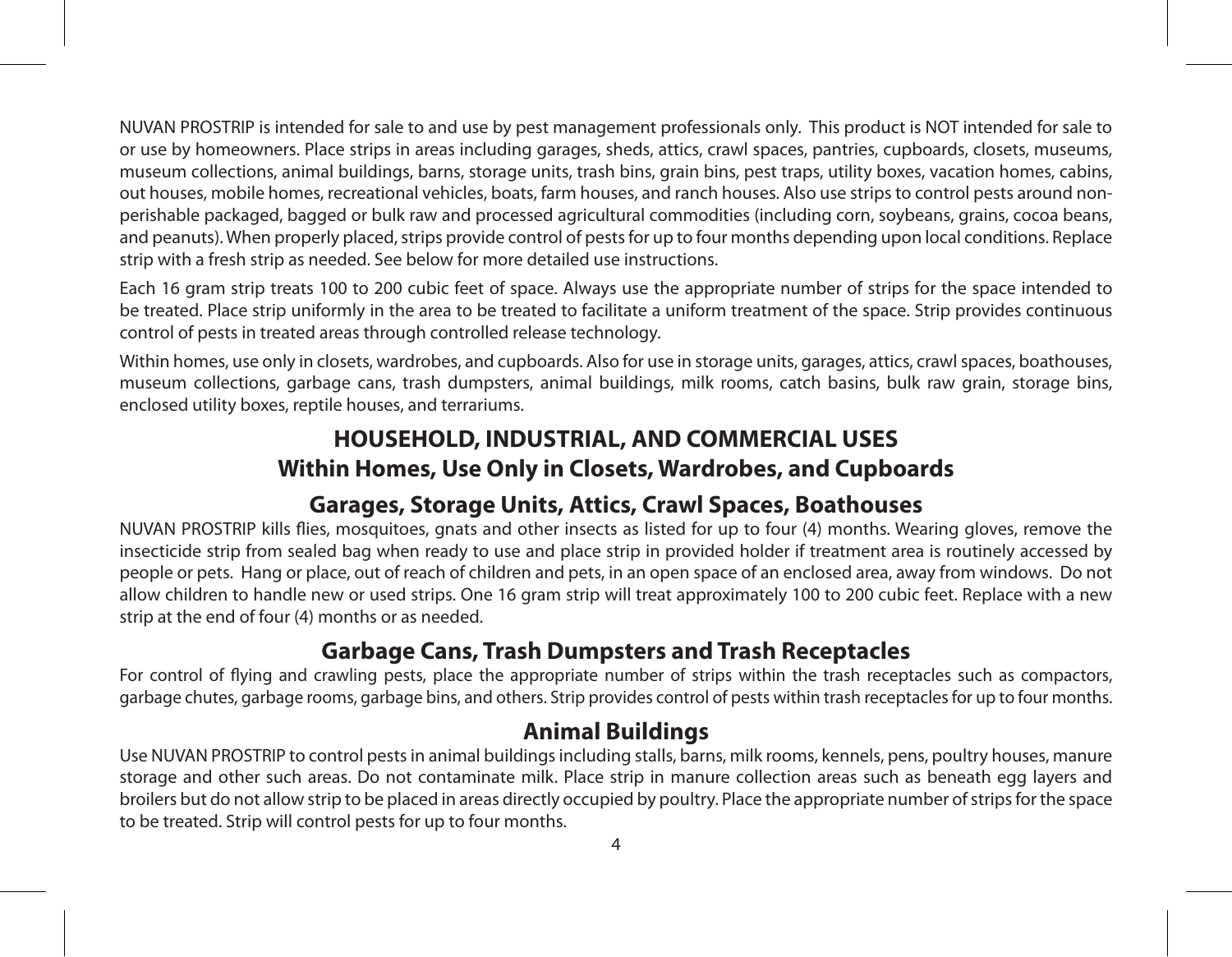## **Milk Rooms**

NUVAN PROSTRIP controls flies, mosquitoes and gnats in milk rooms and bulk storage rooms. DO NOT contaminate milk or milking equipment.

## **Agricultural Commodities**

Use NUVAN PROSTRIP to control pests of non-perishable agricultural commodities, grains, bulk foodstuffs, packaged foods and other similar items. Do not contaminate foods. Place the appropriate number of strips for the headspace (volume) to be treated. Strip will control pests for up to four months.

## **Catch Basins**

Use NUVAN PROSTRIP to control mosquitoes and other pests in Catch Basins where water accumulates and mosquitoes may breed. Place the appropriate number of strips for the space to be treated. Place strip by suspending about ten inches above the water surface to control mosquitoes. Strip may control mosquitoes for up to four months.

# **Enclosed Utility Boxes and Utility Chases**

Use NUVAN PROSTRIP to control ants (including fire ants), spiders, wasps, hornets and other pests within electric junction boxes, plumbing control boxes, pump houses and other such utility boxes as needed. Place the proper number of strips for the space to be treated. Strip will control pests for up to four months.

# **Reptile Houses and Terrariums Occupied by People for Less than 4 Hours Per Day**

Use NUVAN PROSTRIP to control mites on reptiles and other pests in reptile enclosures, displays, reptile houses, and terrariums. Place strip such that the reptile and desired animals within the enclosure or terrarium will not come in direct contact with the strip. Do not over treat. Strip is NOT intended for treatment of aviaries or birdcages. Place the appropriate number of strips in a suitable place to provide control. Strip must be removed after the 48 hour treatment interval.

# **Museum Collections Occupied by People for Less than 4 Hours Per Day**

Use NUVAN PROSTRIP to protect museum collections and other similar materials from damaging pests when this is a concern. Place strip in close proximity or within collection boxes using care to avoid contact with collectable and valuable items.

# **For Control of Bedbugs and Bedbug Eggs**

NUVAN PROSTRIP may be used to control crawling bedbug nymphs and adults exposed to product vapors for 48 hours. In difficult to treat areas, a minimum treatment time of 72 hours will provide better results. Strip may be used to control bedbugs that have entered various items in an infested structure including, but not limited to: electronics, appliances, footwear, art work, collectibles, plush toys, clocks, radios, wall hangings, telephones, computers, printers, mattresses, box springs, books, lamps, furniture and other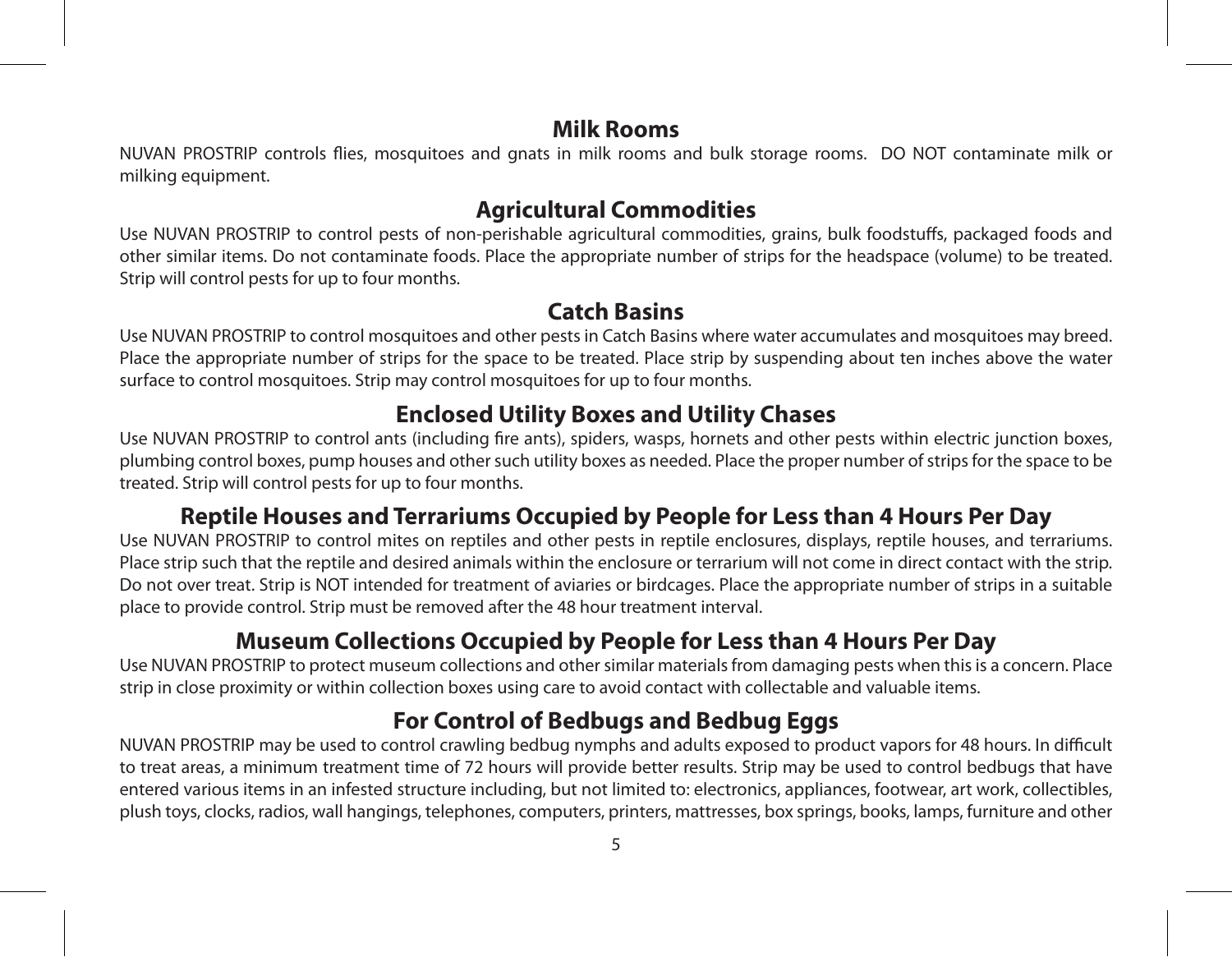such items. Place infested items in a suitable plastic bag, poly sheeting that is completely sealed by adhesive tape on all sides, container or room that is closed to contain the strip treatment. Plastic bags or poly sheeting should be at least 2 mils thick. Any mattress or box springs to be treated must be fully enclosed with a single strip within a large plastic bag or within poly sheeting with all edges taped closed. Do not sleep or lay on mattress while in treatment bag. The closed volume for treatment should not exceed the volume to be treated for the size of the strip used. Take care to avoid direct contact of the strip with the surface of items being treated. Seal items in the containment for a minimum of 48 hours to kill bedbug nymphs and adults. To kill any bedbug eggs, if suspected to be present, seal items in the treated space for seven days. Seal plastic bags and poly sheeting with as much air space around the treated article as is practical as this will enhance the exposure to the product vapors. Proper seal can be attained by any appropriate manner such as the use of tape, twist ties or other means. Professionals should test for adequate seal by testing for the escape of air from the sealed bag. Identify sealed treatment by a label indicating a pesticide treatment is in process that should not be disturbed by unauthorized persons. The label should include the date, pest professional person or company responsible and contact telephone number. When treatment is completed, remove treated items from the treatment in a well ventilated area and air out for a period of not less than two hours. Discard plastic treatment bag or treatment poly sheeting and used pest strip in trash. Do not allow children to handle plastic treatment bags or treatment poly sheeting or new or used insecticide strips.

## **How much space will one strip treat?**

| trin<br>-Size | reats             | Equivalent to Area Measuring |
|---------------|-------------------|------------------------------|
|               | i00 to 200 cu. ft |                              |

Always use the appropriate size and number of strips for the space being treated. If more than one is required, distribute them within the space equally.

## **HOUSEHOLD USES**

## **Within Homes, Use Only in Closets, Wardrobes, and Cupboards**

NUVAN PROSTRIP gives continuous protection against moths, silverfish, cockroaches and other insects as listed in closets, wardrobes and cupboards for up to four (*4*) months and leaves no smell*.* Wearing gloves, remove the insecticide strip from sealed bag when ready to use and place strip in provided holder if treatment area is routinely accessed by people or pets. Hang or stand on wardrobe or closet rail, ensuring that strip does not contact clothes or fabrics and that air can circulate around the strip. Use one 16 g strip to treat 100 to 200 cu. ft. for up to four (4) months. If more than one is required, distribute them within the space equally. Keep the space closed. Record the date of installation so that the old strip may be replaced with a new, fresh, full-strength strip at the end of the four *(4)* month period or when effectiveness diminishes.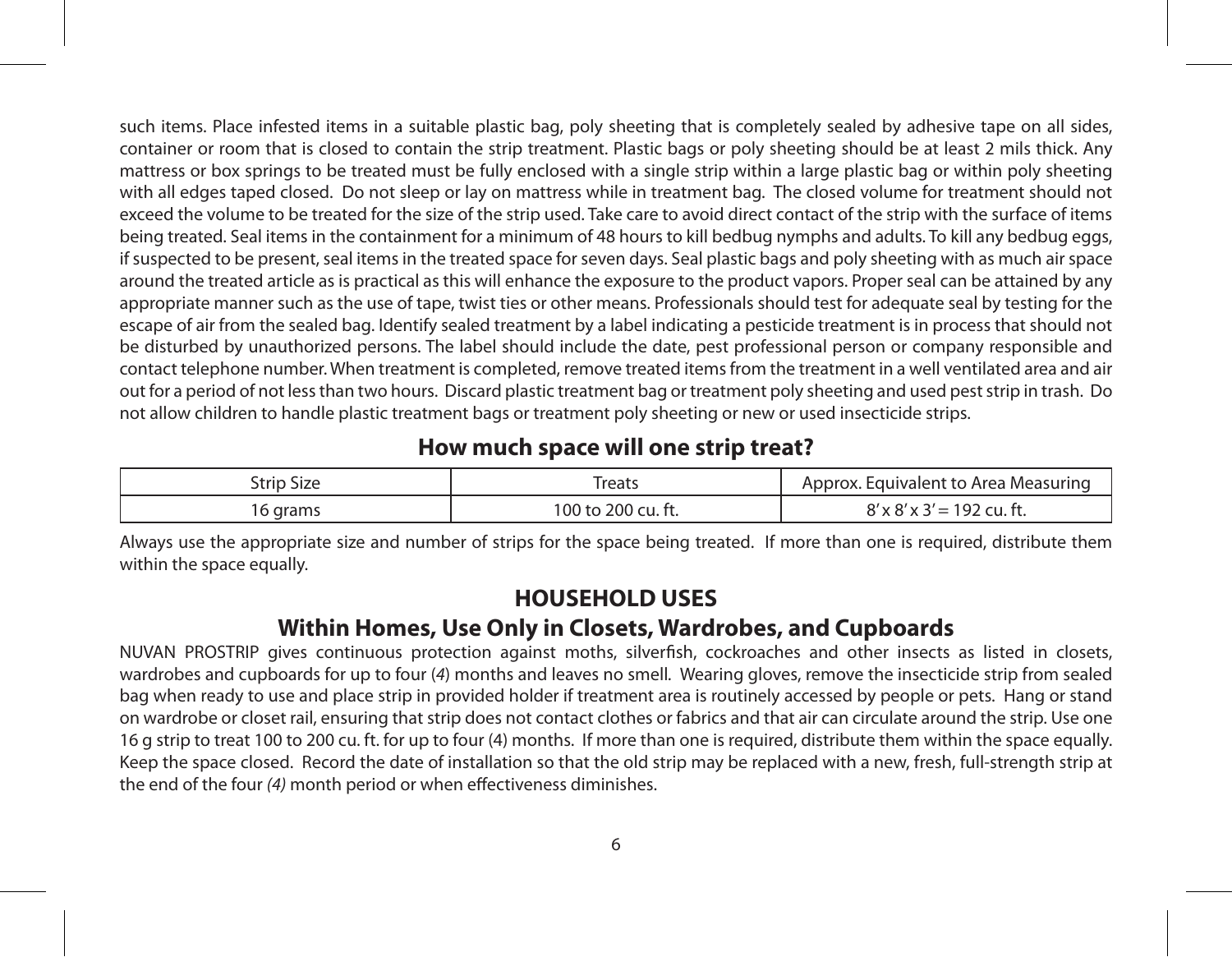Do not use more than the number of strips recommended for the space to be treated. Do not use in closets and wardrobes of rooms where infants, children and the sick or aged are or will be present for any extended period of confinement. Do not use where unwrapped food is stored or allow the strip to come into contact with food or cooking utensils. Do not allow children or pets to play or sleep in these areas when treatment is in progress. Do not allow children to handle new or used strips.

#### **Attics, Garages, and Enclosed Crawl Spaces DO NOT USE IN AREAS WHERE PEOPLE WILL BE PRESENT FOR AN EXTENDED PERIOD OF TIME.**

NUVAN PROSTRIP kills flies and other insects as listed for up to four (*4*) months. Wearing gloves, remove the insecticide strip from sealed bag when ready to use and place strip in provided holder if treatment area is routinely accessed by people or pets. Do not allow children to handle new or used strips. Hang or stand, out of reach of children and pets, in an open space of an enclosed area, away from windows. Do not allow children to handle new or used strips. Calculate cubic feet of air space to determine the number of strips required for treatment. Hang strips so as not to impede air circulation. When multiple strips are required, distribute them uniformly within the treated space. Record the date of installation so that the old strip may be replaced with a new, fresh, fullstrength strip at the end of the four (*4*) month period or when effectiveness diminishes.

# **STORAGE AND DISPOSAL**

**Storage:** Do not contaminate water, food or feed by storage or disposal. Do not open or remove from package before ready to install. Store in a cool dry place.

#### **Foil Pouch**

Do not open or remove from package before ready to use.

**Disposal: If empty:** Place in trash or offer for recycling if available.

**If partly filled:** Call your solid waste agency or 1-800-CLEANUP for disposal instructions. Never place unused product down any indoor or outdoor drain.

#### **Outer Container**

Nonrefillable container. Do not reuse or refill this container. Offer for recycling if available or dispose of the empty container in trash.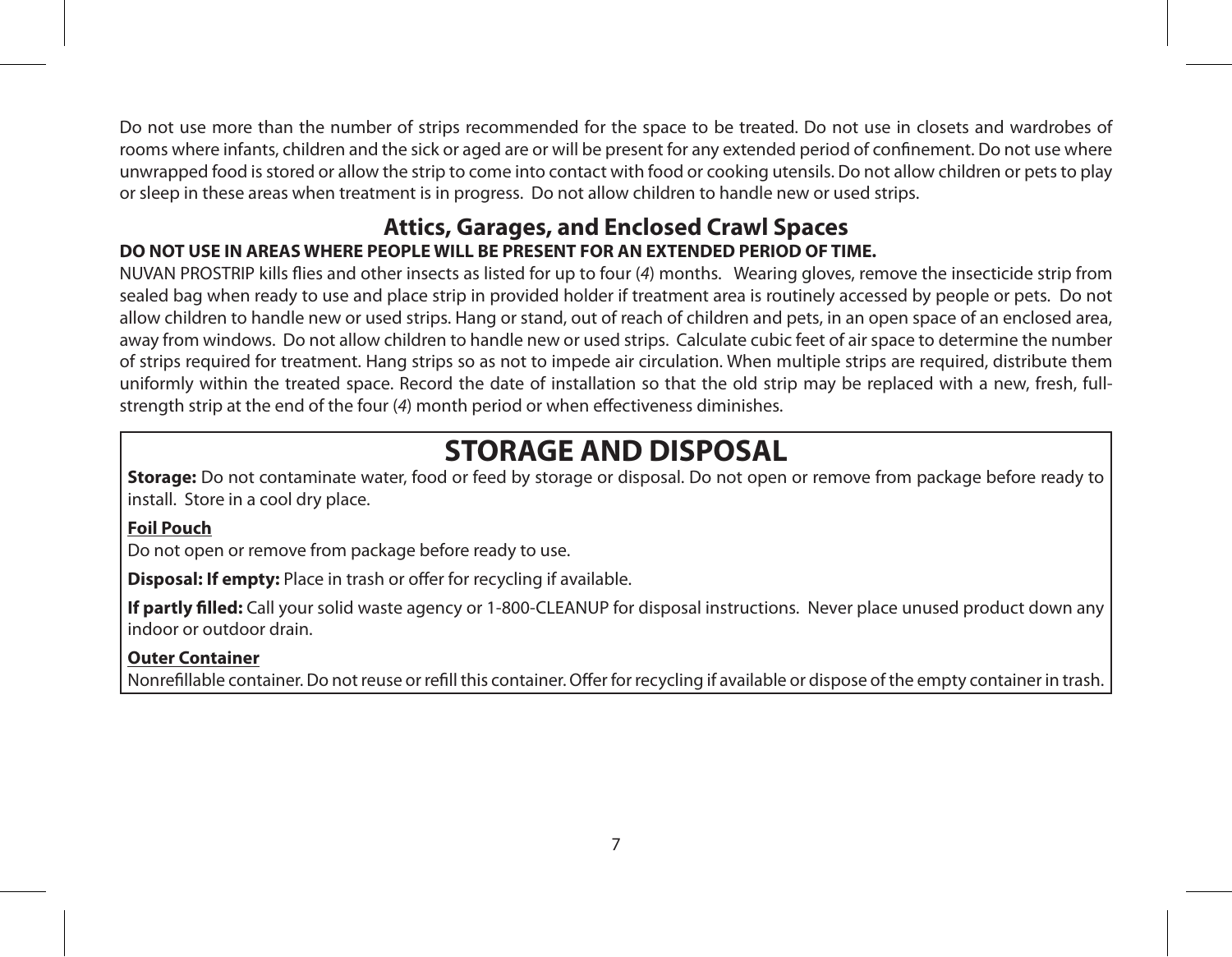# **LIMITED WARRANTY AND DISCLAIMER**

The manufacturer warrants (a) that this product conforms to the chemical description on the label; (b) that this product is reasonably fit for the purposes set forth in the directions for use, subject to the inherent risks referred to herein, when it is used in accordance with such directions; and (c) that the directions, warnings, and other statements on this label are based upon responsible experts' evaluations of reasonable tests of effectiveness, of toxicity to laboratory animals and to plants and residues on food crops, and upon reports of field experience. Tests have not been made on all varieties of food crops and plants, or in all states or under all conditions.

**THERE ARE NO EXPRESS WARRANTIES OTHER THAN THOSE SET FORTH HEREIN. TO THE EXTENT CONSISTENT WITH APPLICABLE LAW THE MANUFACTURER NEITHER MAKES NOR INTENDS, NOR DOES IT AUTHORIZE ANY AGENT OR REPRESENTATIVE, TO MAKE ANY OTHER WARRANTIES, EXPRESS OR IMPLIED, AND IT EXPRESSLY EXCLUDES AND DISCLAIMS ALL IMPLIED WARRANTIES OF MERCHANTABILITY OF FITNESS FOR A PARTICULAR PURPOSE, OR ANY WARRANTY OF QUALITY OR PERFORMANCE. THIS WARRANTY DOES NOT EXTEND TO, AND THE BUYER SHALL BE SOLELY RESPONSIBLE FOR, ANY AND ALL LOSS OR DAMAGE WHICH RESULTS FROM THE USE OF THIS PRODUCT IN ANY MANNER WHICH IS INCONSISTENT WITH THE LABEL DIRECTIONS, WARNINGS OR CAUTIONS.**

**TO THE EXTENT CONSISTENT WITH APPLICABLE LAW BUYER'S EXCLUSIVE REMEDY AND MANUFACTURER'S OR SELLER'S EXCLUSIVE LIABILITY FOR ANY AND ALL CLAIMS, LOSSES, DAMAGES, OR INJURIES RESULTING FROM THE USE OR HANDLING OF THIS PRODUCT, WHETHER OR NOT BASED IN CONTRACT, NEGLIGENCE, STRICT LIABILITY IN TORT OR OTHERWISE, SHALL BE LIMITED, AT THE MANUFACTURER'S OPTION, TO REPLACEMENT OF, OR THE REPAYMENT OF THE PURCHASE PRICE FOR, THE QUANTITY OF PRODUCT WITH RESPECT TO WHICH DAMAGES ARE CLAIMED. TO THE EXTENT CONSISTENT WITH APPLICABLE LAW MANUFACTURER OR SELLER SHALL NOT BE LIABLE FOR SPECIAL, INDIRECT OR CONSEQUENTIAL DAMAGES RESULTING FROM THE USE OR HANDLING OF THIS PRODUCT.**

AMVAC offers this product, and Buyer accepts it, subject to the foregoing Limited Warranty which may be varied only by agreement in writing signed by an authorized representative of AMVAC.

©2014 AMVAC Chemical Corporation. All rights reserved. AMVAC, NUVAN, PROSTRIPS and the BEAKER logo are U.S. registered trademarks of AMVAC Chemical Corporation. Chemtrec is a trademark of the American Chemistry Council, Inc.

#### **Proposition 65: Warning: This product contains a chemical known to the State of California to cause cancer.**

AMVAC Chemical Corporation 4100 E. Washington Boulevard Los Angeles, CA 90023 USA 1-888-462-6822